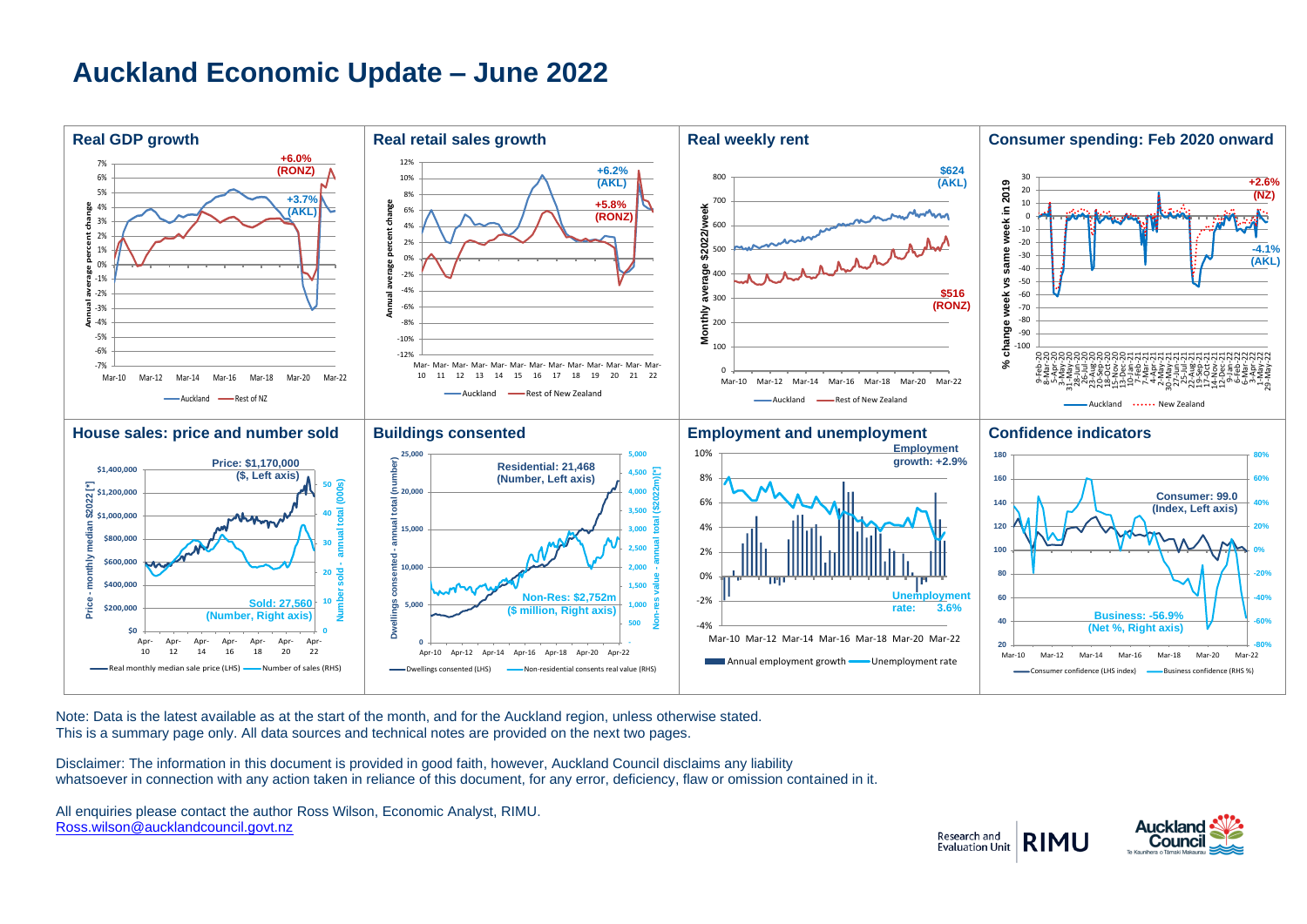| <b>Real GDP growth</b>                                                                                                                                                                                                                                                                                                                                                                  | Real retail sales growth                                                                                                                                                                                                                                                                                                                                                                                                               | <b>Real weekly rent</b>                                                                                                                                                                                                                                                                                                                                                                                                                                                                                                                                                                                                                                                                                                                                                                                                                                | <b>Consumer spending: Feb 2020 onward</b>                                                                                                                                                                                                                                                                                                                                                                                                                                                                                                                                                                                                                                                                                                                           |
|-----------------------------------------------------------------------------------------------------------------------------------------------------------------------------------------------------------------------------------------------------------------------------------------------------------------------------------------------------------------------------------------|----------------------------------------------------------------------------------------------------------------------------------------------------------------------------------------------------------------------------------------------------------------------------------------------------------------------------------------------------------------------------------------------------------------------------------------|--------------------------------------------------------------------------------------------------------------------------------------------------------------------------------------------------------------------------------------------------------------------------------------------------------------------------------------------------------------------------------------------------------------------------------------------------------------------------------------------------------------------------------------------------------------------------------------------------------------------------------------------------------------------------------------------------------------------------------------------------------------------------------------------------------------------------------------------------------|---------------------------------------------------------------------------------------------------------------------------------------------------------------------------------------------------------------------------------------------------------------------------------------------------------------------------------------------------------------------------------------------------------------------------------------------------------------------------------------------------------------------------------------------------------------------------------------------------------------------------------------------------------------------------------------------------------------------------------------------------------------------|
| $+6.0%$<br>7%<br>(RONZ)<br>6%<br>5%<br>$+3.7%$<br>$\frac{a}{20}$ 4%<br>(AKL)<br>3%<br>£<br>2%<br>1%<br>$0\%$<br>$-1%$<br>$-2%$<br>ē<br>$-3%$<br>둔 -4%<br>$-5%$<br>$-6%$<br>$-7%$<br>Mar-10<br>-Rest of N7<br>Auckland                                                                                                                                                                   | 12%<br>$+6.2%$<br>10%<br>(AKL)<br>8%<br>$+5.8%$<br>Annual average percent change<br>6%<br>(RONZ)<br>4%<br>2%<br>0%<br>$-2%$<br>$-4%$<br>$-6%$<br>$-8%$<br>$-10%$<br>$-12%$<br>10   11   12   13   14   15   16   17   18   19<br>20<br>21 22<br>-Auckland - Rest of New Zealand                                                                                                                                                        | \$624<br>800<br>(AKL)<br>700<br>斋<br>\$2022/wee<br>marriari<br>400<br>\$516<br>$\approx$ 300<br>(RONZ)<br>Monthly<br>200<br>100<br>$\Omega$<br>Mar-10<br>Mar-12 Mar-14 Mar-16<br>Mar-20<br>Mar-18<br>Mar-22<br>-Auckland<br>-Rest of New Zealand                                                                                                                                                                                                                                                                                                                                                                                                                                                                                                                                                                                                       | week in 2019<br>$+2.6%$<br>20<br>(NZ)<br>10 <sup>10</sup><br>$\Omega$<br>$-10$<br>$-20$<br>$-4.1%$<br>same<br>$-30$<br>(AKL)<br>$-40$<br>$-50$<br>Š,<br>$-60$<br>week<br>$-70$<br>$-80$<br>change<br>$-90$<br>$-100$<br>$\boldsymbol{\mathcal{S}}$<br>ים אלאיה אלאיה<br>אלאיה אלאיה אלאיה אין אלא<br>Auckland  New Zealand                                                                                                                                                                                                                                                                                                                                                                                                                                          |
| Auckland's real Gross Domestic Product<br>(GDP) for the year ended March 2022 was<br>3.7% higher than for the year ended March<br>2021; in the rest of New Zealand, the annual<br>change was a 6.0% rise (see notes).                                                                                                                                                                   | Real retail sales* for the year ended March<br>2022 were 6.2% higher than for the year ended<br>March 2021; in the rest of New Zealand, the<br>annual change was a 5.8% rise.                                                                                                                                                                                                                                                          | The average (not median or geometric mean)<br>real weekly rent* for the month (not year) of<br>March 2022 was \$624 (4.3% lower than<br>March 2021); for the rest of New Zealand, the<br>figure was \$516 (2.3% higher than March<br>$2021$ ).                                                                                                                                                                                                                                                                                                                                                                                                                                                                                                                                                                                                         | In Auckland, consumer spending using<br>Paymark EFTPOS for the week ended 29 May<br>2022 was 4.1% lower than the same week in<br>2019 (not merely two years prior, when Covid<br>19 was already affecting spending). The<br>equivalent figure for New Zealand (including<br>Auckland) was a rise of 2.6%.                                                                                                                                                                                                                                                                                                                                                                                                                                                           |
| Note: Lockdowns due to Covid-19 affect both the<br>2021 and 2020 years. Covid-19 lockdown level 3<br>began on 23 March 2020.<br>Latest and historical real GDP figures are modelled<br>estimates, and subject to revision.<br>Real GDP refers to GDP in constant 2019 dollars,<br>to remove inflation.<br>Source: Infometrics, Regional Economic<br>Profile/Quarterly Economic Monitor. | Note: These figures exclude non-retail activity<br>captured elsewhere in the retail sales survey.<br>* Real retail sales have been calculated by converting<br>previous quarters' dollars to the latest quarter's<br>equivalent dollars using the quarterly consumer price<br>index (CPI), to remove inflation.<br>Source: Stats NZ, Retail Sales (quarterly); Stats NZ,<br>CPI (quarterly); Auckland Council (RIMU),<br>calculations. | Note: Rent is for new rental bonds lodged each<br>month with Ministry of Business, Innovation and<br>Employment, for housing tenancies with private<br>sector landlords (so excludes state housing).<br>Data covers only new bonds, so excludes existing<br>leases from earlier periods whose rent has not<br>changed, or has changed but with no revision to<br>the bond. It also excludes new leases where no<br>bond is lodged. Data is subject to minor revisions.<br>* Real rents have been calculated by converting<br>previous quarters' dollars to the latest quarter's<br>equivalent dollars using the quarterly consumer<br>price index (CPI), to remove inflation.<br>Source: Ministry of Business, Innovation and<br>Employment, Regional Rental Prices (monthly);<br>Stats NZ, CPI (quarterly); Auckland Council<br>(RIMU), calculations. | Note: Consumer spending here refers to both<br>residents and domestic and international visitors,<br>but only when purchasing at merchants using<br>Paymark EFTPOS systems. It covers more than<br>70% of the EFTPOS transactions around the<br>country. (This 70% is not evenly distributed across<br>regions in New Zealand).<br>It excludes direct online purchases, cash purchases<br>and payments via alternative payment networks,<br>such as Verifone (which processes some major<br>businesses such as Countdown).<br>These figures are from nominal (not 'real') dollars,<br>so include the effects of inflation.<br>Source: Marketview-Paymark, cited in Ministry of<br>Business, Innovation and Employment, COVID19<br>Response - card spend - regional. |